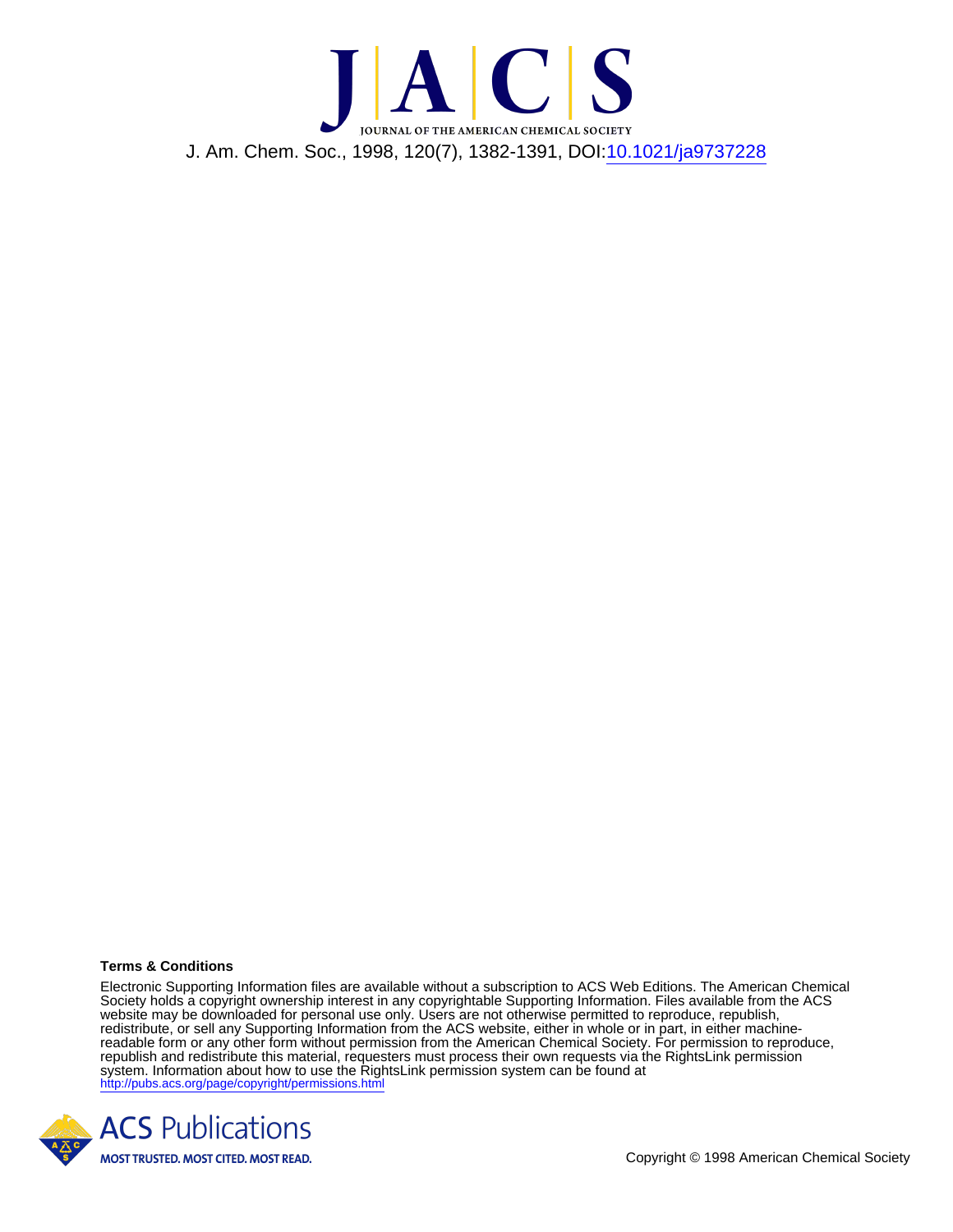## **Stereochemical Control of the DNA Binding Affinity, Sequence-Specificity, and Orientation-Preference of Chiral Hairpin Polyamides in the Minor Groove.**

**David M. Herman, Eldon E. Baird, and Peter B. Dervan\***

*Contribution from the Division of Chemistry and Chemical Engineering, California Institute of Technology, Pasadena, California, 91125*

**Supplemental Material:** *JA9737228*<br> **Revised manuscript received**<br> **December 19, 1997 Priviledged document** article

## **Experimental Section**

Dicyclohexylcarbodiimide **(DCC),** Hydroxybenzotriazole (HOBt), 2-(1H-Benzotriazole-1-yl)- 1,1,3,3-tetramethyluronium hexa-fluorophosphate **(HBTU)** and 0.2 mmol/gram Boc-p-alanine-(-4-carboxamidomethyl)-benzylester-copoly(styrene-divinylbenzene) resin (Boc-β-Pam-Resin) were purchased from Peptides International. (R)-2-Fmoc-4-Boc-diaminobutyric acid, (S)-2-Fmoc-4-Boc-diaminobutyric acid, and (R)-2-amino-4-Bocdiaminobutyric acid were from Bachem. N,N-diisopropylethylamine (DIEA), N,N-dimethylformamide (DMF), N-methylpyrrolidone **(NMP), DMSO/NMP,** Acetic anhydride  $(Ac, O)$ , and 0.0002 M potassium cyanide/pyridine were purchased from Applied Biosystems. Dichloromethane **(DCM)** and triethylamine **(TEA)** were reagent grade from EM, thiophenol **(PhSH),**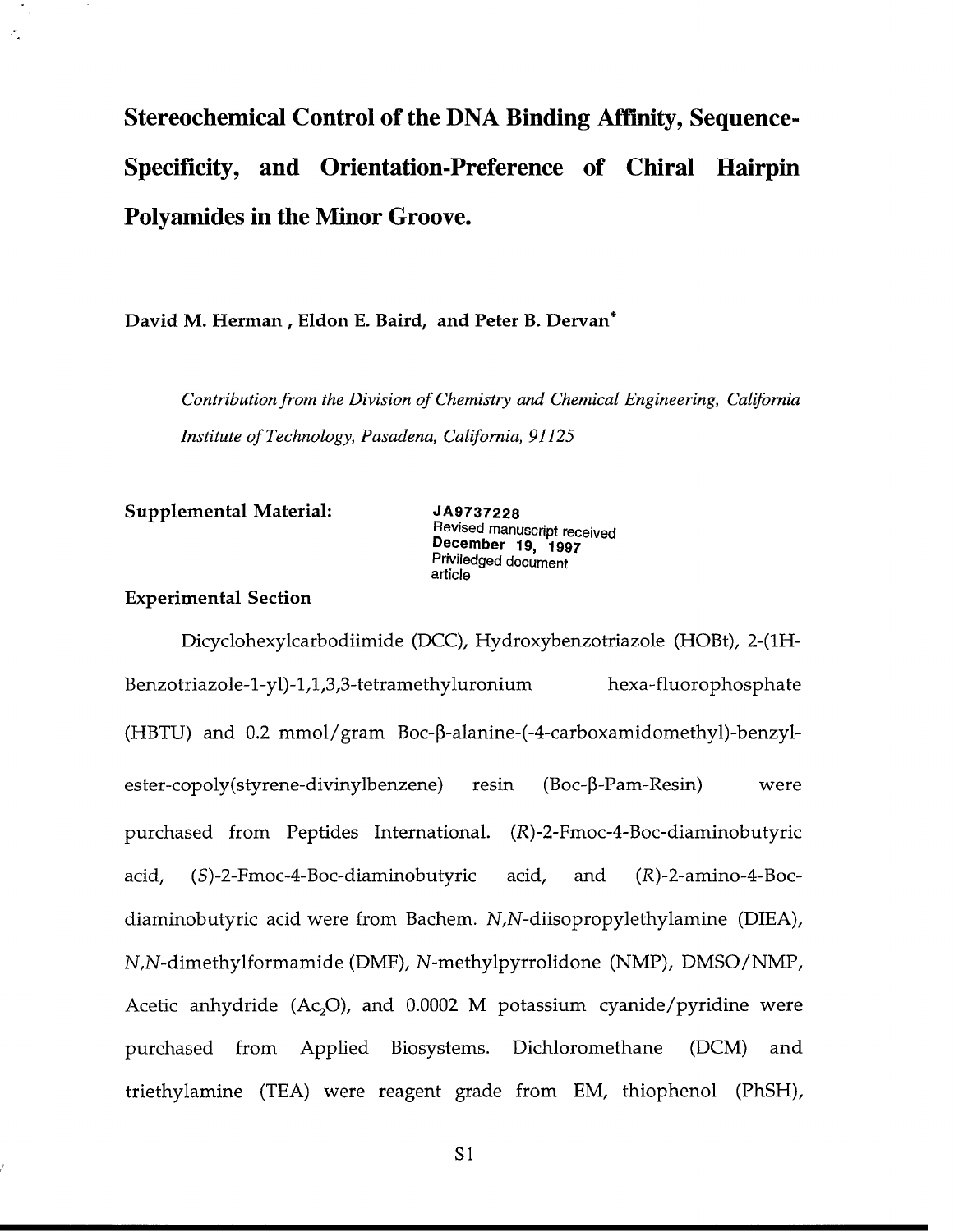dimethylaminopropylamine **(Dp),** were from Aldrich, trifluoroacetic acid **(TFA)** Biograde from Halocarbon, phenol from Fisher, and ninhydrin from Pierce. **All** reagents were used without further purification. Quik-Sep polypropylene disposable filters were purchased from Isolab Inc. **A** shaker for manual solid phase synthesis was obtained from St. John Associates, Inc. HPLC analysis was performed on either a HP 1090M analytical HPLC or a Beckman Gold system using a RAINEN C<sub>18</sub>, Microsorb MV, 5µm, 300 x 4.6 mm reversed phase column in **0.1%** (wt/v) **TFA** with acetonitrile as eluent and a flow rate of **1.0** mL/min, gradient elution **1.25%** acetonitrile/min. **18ML2** water was obtained from a Millipore MilliQ water purification system, and all buffers were 0.2 μm filtered.

Enzymes were purchased from Boehringer-Mannheim and used with their supplied buffers. Deoxyadenosine and thymidine  $5-[{\alpha}^{32}P]$ triphosphates were obtained from Amersham, and deoxyadenosine **5'-[y-** $32$ P]triphosphate was purchased from I.C.N. Sonicated, deproteinized calf thymus **DNA** was acquired from Pharmacia. RNase free water was obtained from **USB** and used for all footprinting reactions. **All** other reagents and materials were used as received.

Preparation of **3'- and 5'-End-Labeled Restriction Fragments.** The plasmid **pMM5** was linearized with EcoRI and BsrBI, then treated with the Sequenase enzyme, deoxyadenosine  $5-[{\alpha}^{32}P]$ triphosphate and thymidine  $5'-$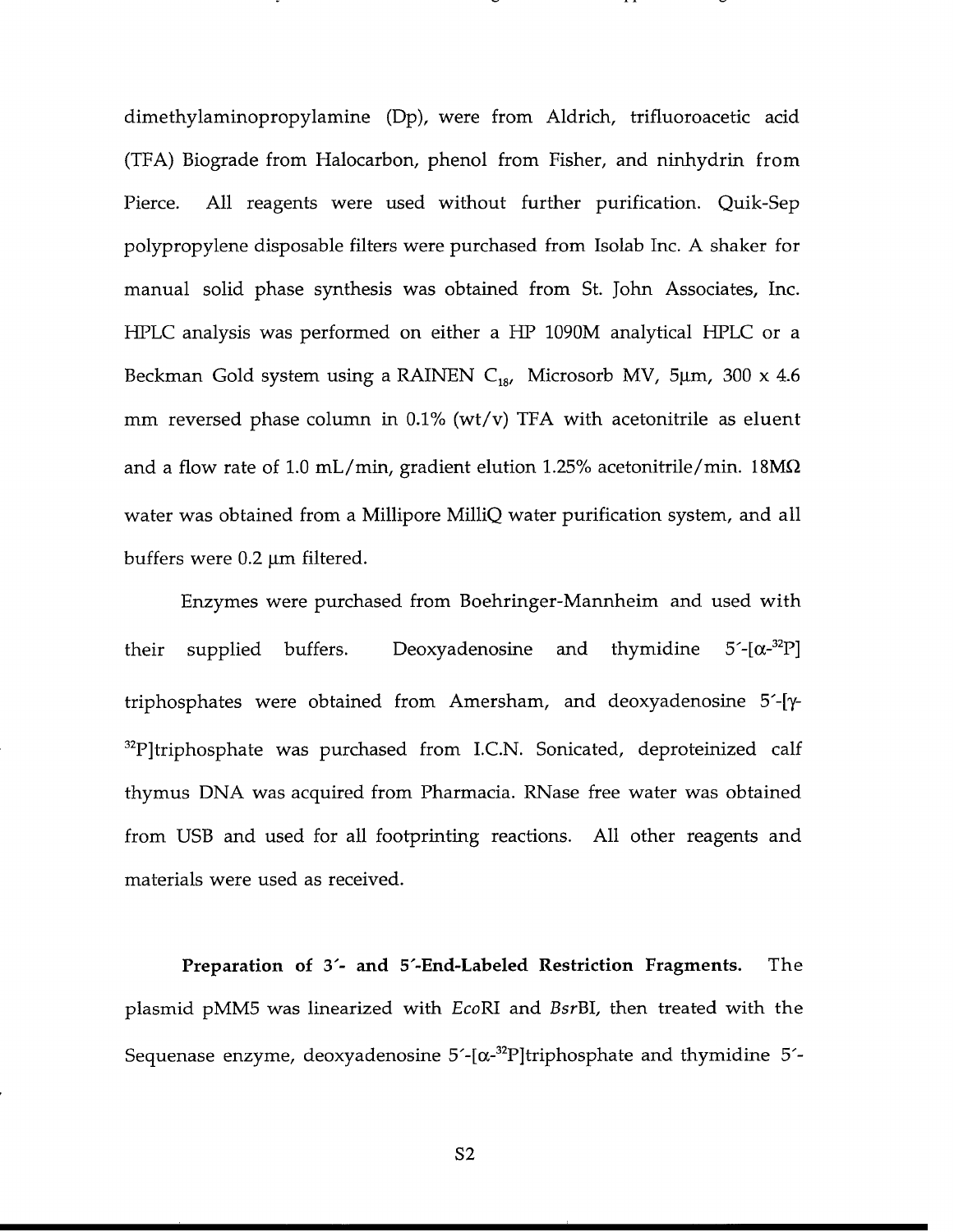[c- <sup>32</sup> Ptriphosphate for **3'** labeling. Alternatively, **pMM5** was linearized with EcoRI, treated with calf alkaline phosphatase, and then **5'** labeled with T4 polynucleotide kinase and deoxyadenosine 5'-[y-32P]triphosphate. The **5'** labeled fragment was then digested with BsrBI. The labeled fragment **(3'** or **5')** was loaded onto a **6%** non-denaturing polyacrylamide gel, and the desired **135** base pair band was visualized **by** autoradiography and isolated. Chemical sequencing reactions were performed according to published methods. $20$ 

**MPE** $\cdot$ Fe(II) Footprinting. All reactions were carried out in a volume of 40  $\mu$ L. **A** polyamide stock solution or water (for reference lanes) was added to an assay buffer where the final concentrations were: **25** mM Tris-acetate buffer **(pH 7.0), 10** mM NaCl, **100** jiM/base pair calf thymus **DNA,** and **30** kcpm **3'-** or 5'-radiolabeled **DNA.** The solutions were allowed to equilibrate for 4 hours. **A** fresh **50 gM** MPE\*Fe(II) solution was prepared from **100** pL of a **100 gM** MPE solution and 100 µL of a 100 µM ferrous ammonium sulfate  $(Fe(NH_4)_2 (SO_4)_2 \cdot 6H_2 O)$  solution. MPE $\cdot$ Fe(II) solution (5  $\mu$ M) was added to the equilibrated **DNA,** and the reactions were allowed to equilibrate for **5** minutes. Cleavage was initiated **by** the addition of dithiothreitol **(5** mM) and allowed to proceed for 14 min. Reactions were stopped **by** ethanol precipitation, resuspended in **100** mM tris-borate-EDTA/80% formamide loading buffer, denatured at **85 'C** for **6** min, and a **5 gL** sample **(- 15** kcpm) was immediately loaded onto an **8%** denaturing polyacrylamide gel **(5%** crosslink, **7** M urea) at 2000 V.

**S3**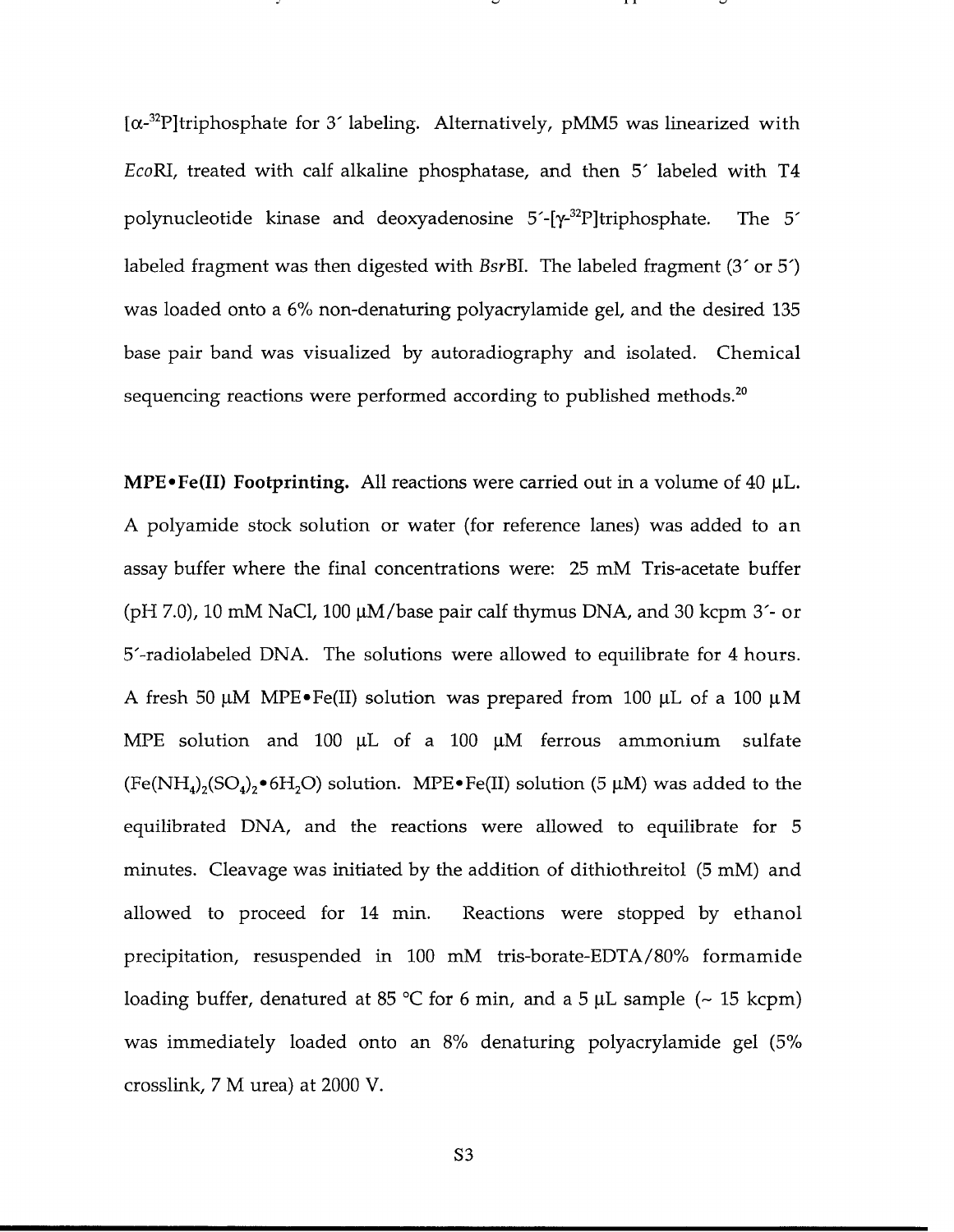**Affinity Cleaving. All** reactions were carried out in a volume of 40 pL. **A** polyamide stock solution or water (for reference lanes) was added to an assay buffer where the final concentrations were: **25** mM Tris-acetate buffer **(pH 7.0),** 20 mM NaCl, **100** gM/base pair calf thymus **DNA,** and 20 kcpm **3'-** or **5'** radiolabeled **DNA.** The solutions were allowed to equilibrate for **8** hours. **A** fresh solution of ferrous ammonium sulfate  $(Fe(NH_4)_2(SO_4)_2 \cdot 6H_2O)$  (10  $\mu$ M) was added to the equilibrated **DNA,** and the reactions were allowed to equilibrate for **15** minutes. Cleavage was initiated **by** the addition of dithiothreitol **(10** mM) and allowed to proceed for **30** min. Reactions were stopped **by** ethanol precipitation, resuspended in **100** mM tris-borate-**EDTA/80%** formamide loading buffer, denatured at **85 oC** for **6** min, and the entire sample was immediately loaded onto an **8%** denaturing polyacrylamide gel **(5%** crosslink, **7** M urea) at 2000 V.

DNase **I** Footprinting. **All** reactions were carried out in a volume of 400 **gL.** We note explicitly that no carrier **DNA** was used in these reactions until after DNase I cleavage. **A** polyamide stock solution or water (for reference lanes) was added to an assay buffer where the final concentrations were: 10 mM Tris•HCl buffer (pH 7.0), 10 mM KCl, 10 mM MgCl<sub>2</sub>, 5 mM CaCl, and **30** kcpm 3'-radiolabeled **DNA.** The solutions were allowed to equilibrate for a minimum of 12 hours at 22 **oC.** Cleavage was initiated **by** the addition of **10 gL** of a DNase **I** stock solution (diluted with **1** mM DTT to give a stock concentration of **1.875** u/mL) and was allowed to proceed for **7** min at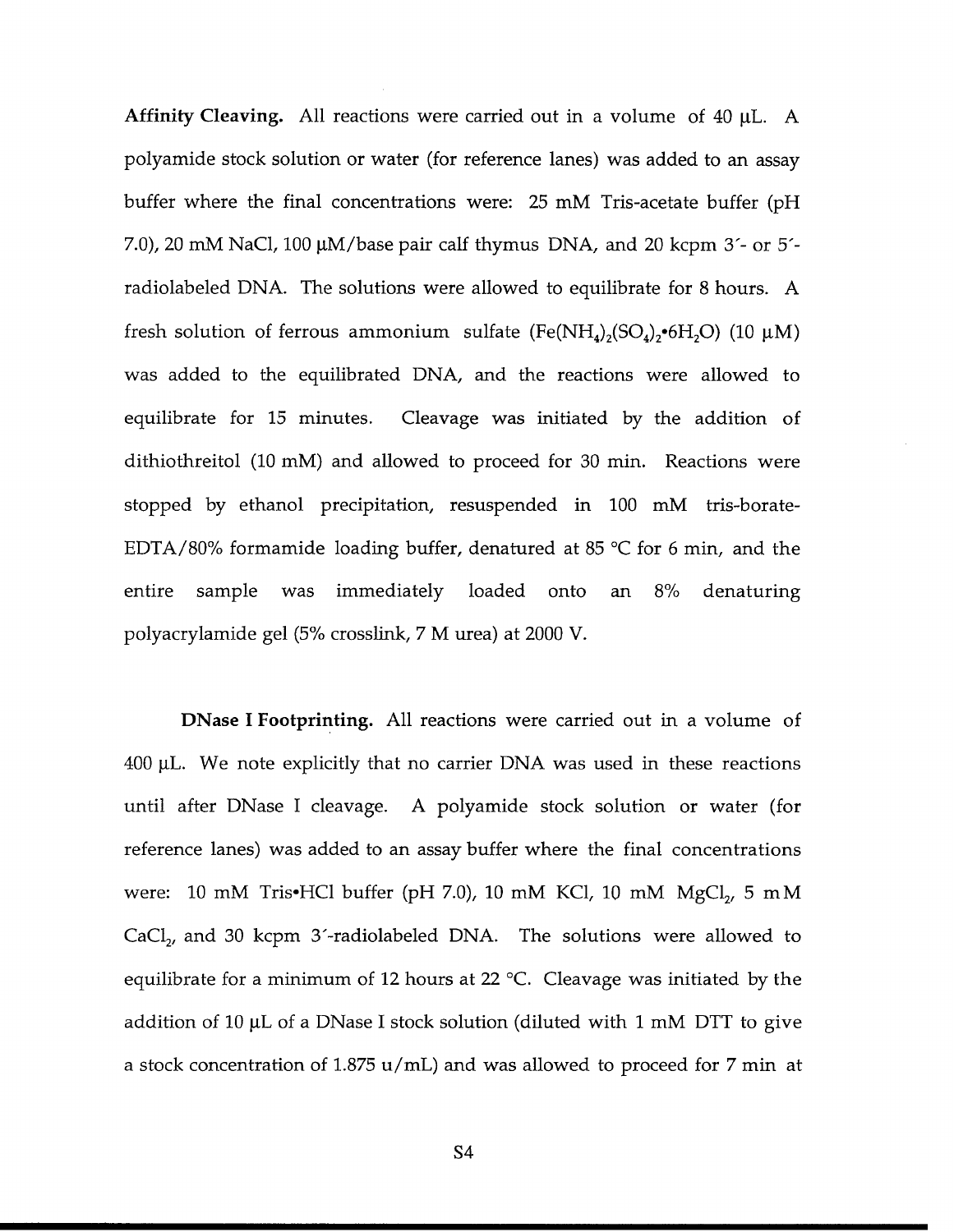22 **oC.** The reactions were stopped **by** adding **50 gL** of a solution containing **2.25** M NaC1, **150** mM **EDTA, 0.6** mg/mL glycogen, and **30** RM base-pair calf thymus **DNA,** and then ethanol precipitated. The cleavage products were resuspended in **100** mM tris-borate-EDTA/80% formamide loading buffer, denatured at **85 oC** for **6** min, and immediately loaded onto an **8%** denaturing polyacrylamide gel **(5%** crosslink, **7** M urea) at 2000 V for **1** hour. The gels were dried under vacuum at 80 °C, then quantitated using storage phosphor technology.

Equilibrium association constants were determined as previously described.9a The data were analyzed **by** performing volume integrations of the **5'-TGTTA-3'** and **5'-TGACA-3** sites and a reference site. The apparent DNA target site saturation,  $\theta_{app}$ , was calculated for each concentration of polyamide using the following equation:

$$
\theta_{app} = 1 - \frac{I_{tot}/I_{ref}}{I_{tot}^{\circ}/I_{ref}^{\circ}}
$$
\n(1)

where  $I_{tot}$  and  $I_{ref}$  are the integrated volumes of the target and reference sites, respectively, and  $I_{tot}^{\circ}$  and  $I_{ref}^{\circ}$  correspond to those values for a DNase I control lane to which no polyamide has been added. The ([L]<sub>tot</sub>,  $\theta_{\rm app}$ ) data points were fit to a Langmuir binding isotherm (eq 2, n=1 for polyamides **1-3,**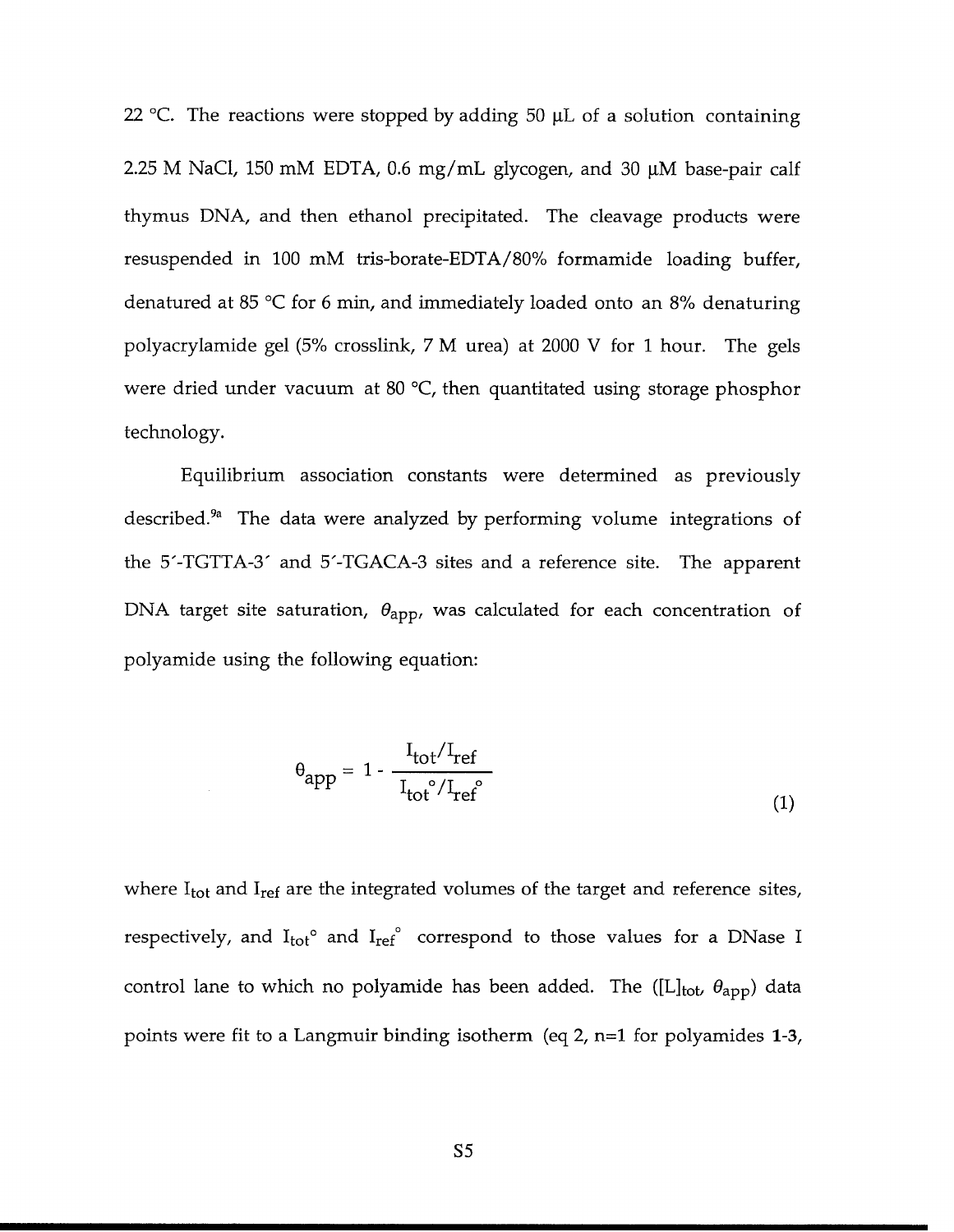n=2 for polyamides 4 and 5) by minimizing the difference between  $\theta_{\text{app}}$  and  $\theta_{\text{fit}}$ , using the modified Hill equation:

$$
\theta_{\text{fit}} = \theta_{\text{min}} + (\theta_{\text{max}} - \theta_{\text{min}}) \frac{K_a^{n}[L]^{n}_{\text{tot}}}{1 + K_a^{n}[L]^{n}_{\text{tot}}}
$$
(2)

where [L]<sub>tot</sub> corresponds to the total polyamide concentration,  $K_a$  corresponds to the equilibrium association constant, and  $\theta_{\text{min}}$  and  $\theta_{\text{max}}$  represent the experimentally determined site saturation values when the site is unoccupied or saturated, respectively. Data were fit using a nonlinear least-squares fitting procedure of KaleidaGraph software (version 2.1, Abelbeck software) with *Ka,*  $\theta_{\text{max}}$ , and  $\theta_{\text{min}}$  as the adjustable parameters. All acceptable fits had a correlation coefficient of  $R > 0.97$ . At least three sets of acceptable data were used in determining each association constant. **All** lanes from each gel were used unless visual inspection revealed a data point to be obviously flawed relative to neighboring points. The data were normalized using the following equation:

$$
\theta_{\text{norm}} = \frac{\theta_{\text{app}} - \theta_{\text{min}}}{\theta_{\text{max}} - \theta_{\text{min}}}
$$
(3)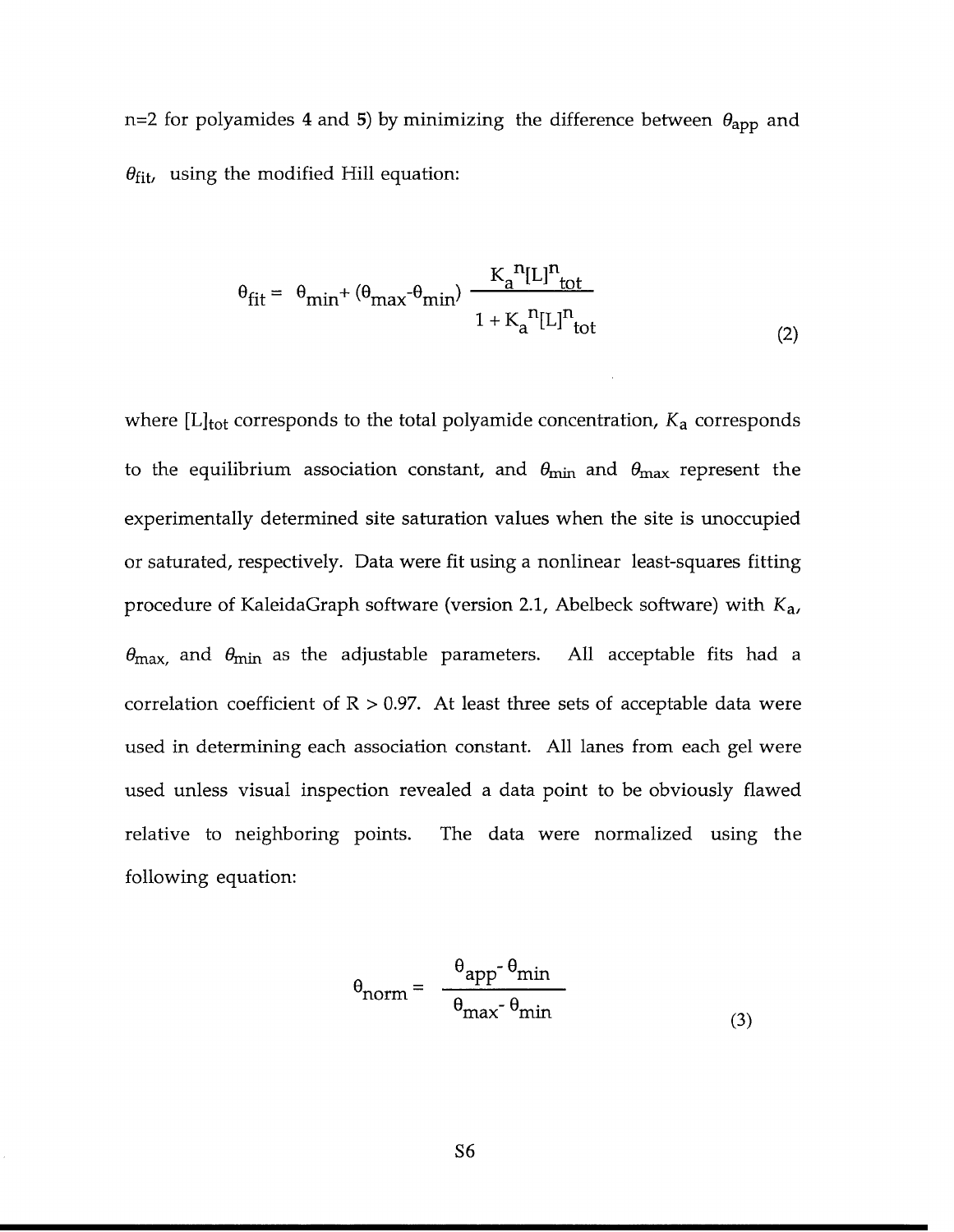**Quantitation by Storage Phosphor Technology Autoradiography.** Photostimulable storage phosphorimaging plates (Kodak Storage Phosphor Screen **S0230** obtained from Molecular Dynamics) were pressed flat against gel samples and exposed in the dark at 22 **'C** for 12-20 h. **A** Molecular Dynamics 400S Phosphorlmager was used to obtain all data from the storage screens. The data were analyzed **by** performing volume integrations of all bands using the ImageQuant v. **3.2.**

. .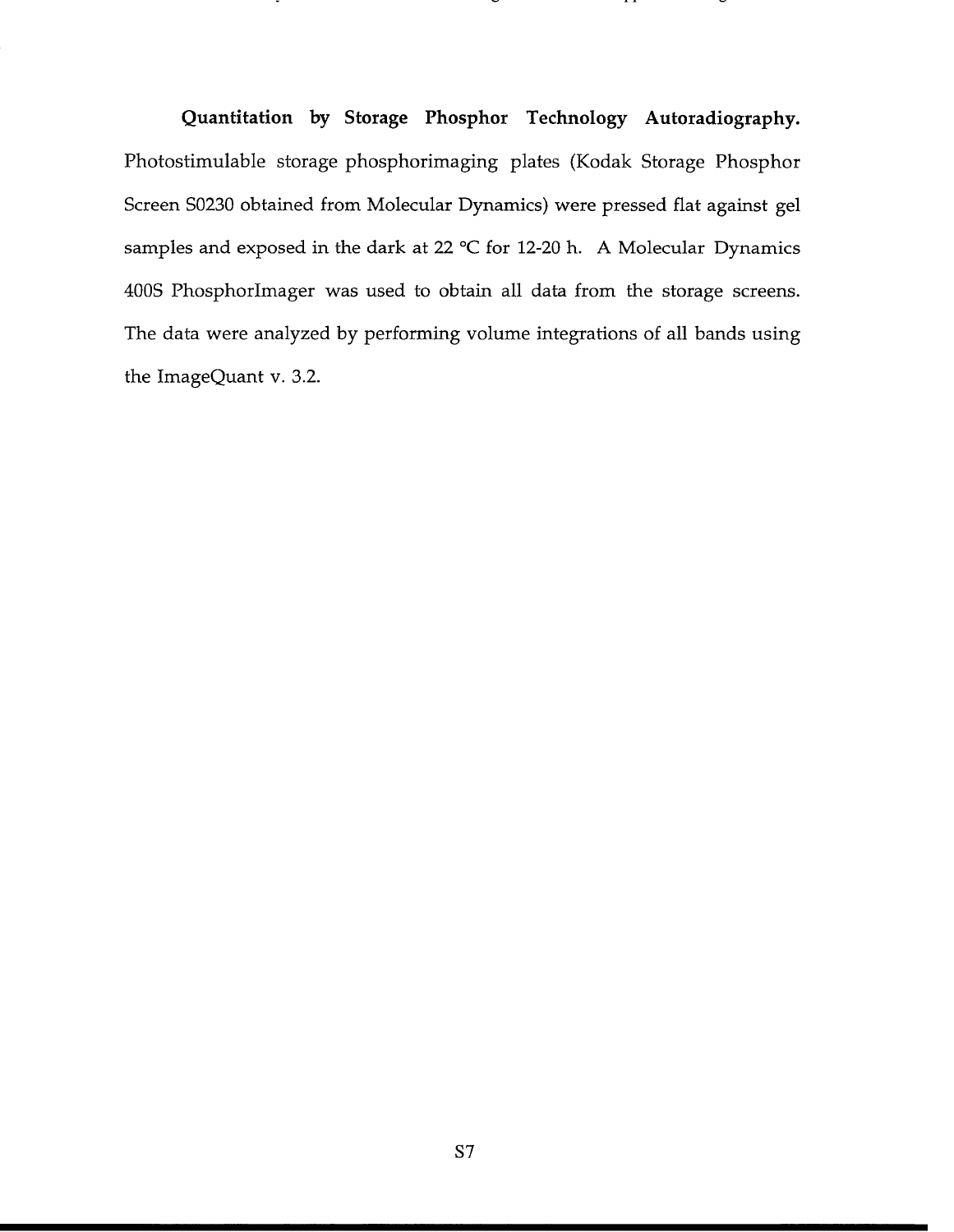## **Figure Captions:**

**Figure S1.** MPE•Fe(II) footprinting experiments on a 3´-<sup>32</sup>P-labeled 135 bp restriction fragment. **5'-TGTTA-3', 5'-TGTCA-3,** and **5'-ACATT-3'** sites are shown on the right side of the autoradiogram. Lane **1, A** reaction; lane 2, **G** reaction; lane **3** MPE\*Fe(II) standard; lane **8,** intact **DNA;** lanes 4-7, **1.25 gM,** 2.5  $\mu$ M, 5  $\mu$ M, and 10  $\mu$ M polyamide. (a) ImPyPy- $(R)^{H_2N} \gamma$ -PyPyPy- $\beta$ -Dp 1-R; (b)  $ImPyPy-(R)^{Ac}y-PyPyPy-B-Dp$  **3-R** (c);  $ImPyPy-(S)^{H_2N}y-PyPyPy-B-Dp$  **3-S**; (d) ImPyPy-(S)<sup>Ac</sup>γ-PyPyPy-β-Dp 3-S. All lanes contain 15 kcpm 3'-radiolabeled **DNA, 25** mM Tris-acetate buffer **(pH 7.0), 10** mM NaCl, and **100** gM/base pair calf thymus **DNA.**

**Figure S2.** Affinity cleaving experiments on the 3<sup>-32</sup>P-labeled 135 bp restriction fragment. **5'-TGTTA-3', 5'-TGTCA-3,** and **5'-ACATT-3'** sites are shown on the right side of the autoradiograms as appropriate. Lane **1, A** reaction; lane 2, **G** reaction; lane **8,** intact **DNA;** lanes **3-7, 110** nM, **330** nM, **1.0**  $\mu$ M, and 3.3  $\mu$ M, and 10  $\mu$ M polyamide. (a) ImPyPy-(R)<sup>H<sub>2</sub>N</sup>Y-PyPyPy- $\beta$ -Dp-EDTA  $\bullet$  Fe(II) (4-R $\bullet$  Fe(II)); (b) ImPyPy-(R)<sup>EDTA $\bullet$ Fe(II) $\gamma$ -PyPyPy- $\beta$ -Dp (5-R $\bullet$  Fe(II)); (c)</sup>  $ImPyPy-(S)^{H_2N}Y+PyPyPy-B-Dp-EDTA\bullet Fe(II)$  (4-S $\bullet Fe(II)$ ); (d)  $ImPyPy-(S)^{EDTAFe(II)}Y-$ **PyPyPy-p-Dp (5-S \*Fe(II)). All** lanes contain **15** kcpm 3'-radiolabeled **DNA, 25** mM Tris-acetate buffer **(pH 7.0), 10** mM NaCl, and **100** gM/base pair calf thymus **DNA.**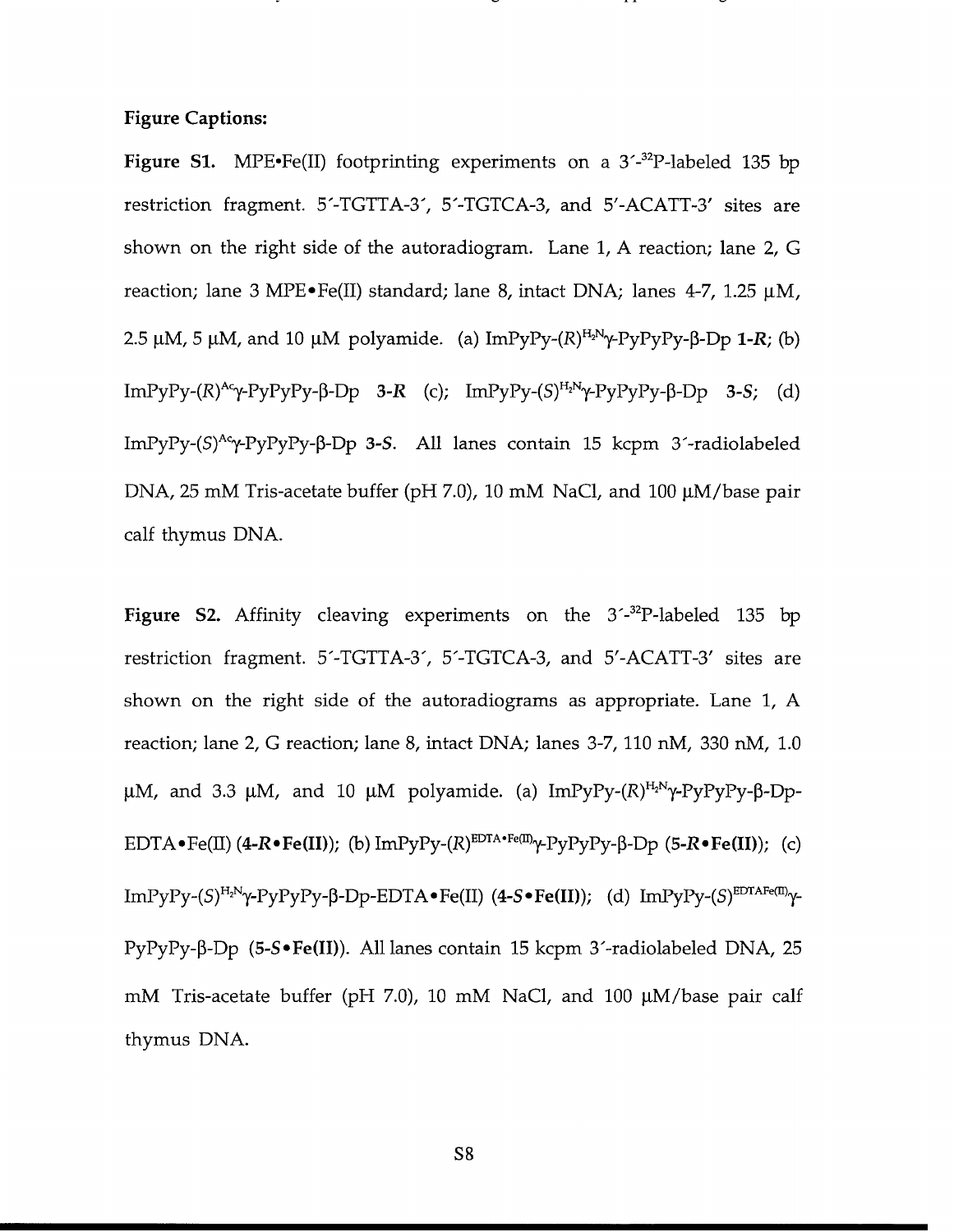

ImPyPy- $(R)$ <sup>H<sub>2</sub>N</sup> $\gamma$ -PyPyPy- $\beta$ -Dp

 $\bar{\beta}$ 

 $\sim 10$ 

ImPyPy- $(R)^{Ac}$ ? -PyPyPy- $\beta$ -Dp